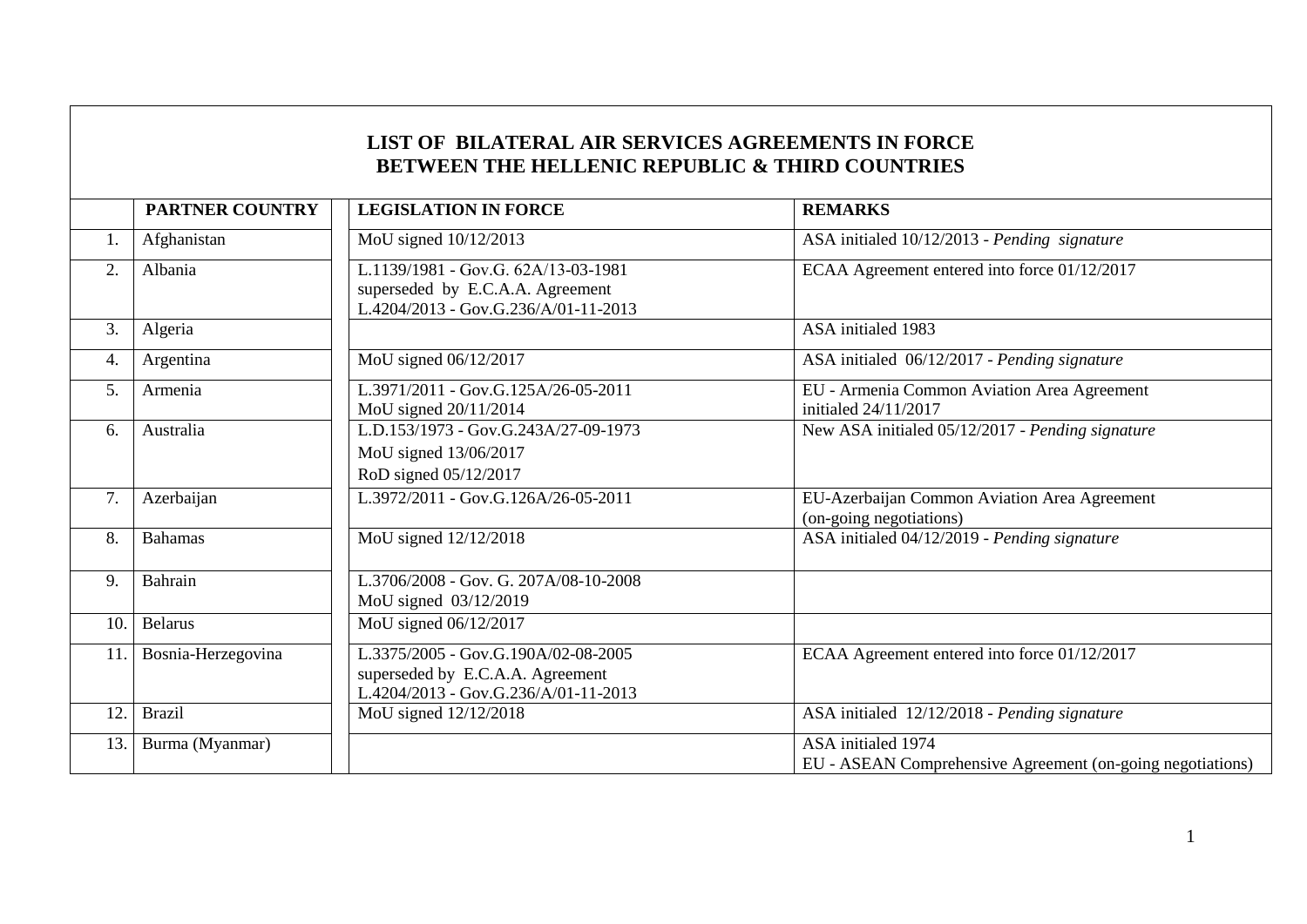| 14. | Canada       | L.1692/1987- Gov.G.33A/13-03-1987                                                                                                    |                                                                           |
|-----|--------------|--------------------------------------------------------------------------------------------------------------------------------------|---------------------------------------------------------------------------|
|     |              | Superseded by EU-Canada Comprehensive Agreement                                                                                      |                                                                           |
| 15. | China        | L.4309/14- Gov.G.256A/05-12-2014<br>L.D.186/1974 - Gov.G.350A/20-11-1974                                                             | New ASA initialed 16/01/2020 - Pending signature                          |
|     |              | MoU signed 25/10/2019                                                                                                                |                                                                           |
| 16. | Chile        | MoU signed 03/12/2019                                                                                                                | ASA initialed 03/12/2019 - Pending signature                              |
| 17. | Colombia     | MOU signed 10/12/2018                                                                                                                | ASA Partially initialed 10/12/2018 -Pending signature                     |
| 18. | Cuba         | L.2796/2000 - Gov.G.36A/25-02-2000                                                                                                   |                                                                           |
|     |              | MoU signed 12-06-1998                                                                                                                |                                                                           |
| 19. | Curacao      | MoU signed 20/11/2014                                                                                                                | ASA initialed 20/11/2014 - Pending signature                              |
| 20. | Egypt        | L.D.2007/1952-Gov.G.51A/05-03-1952<br>MoU signed 07/03/2016                                                                          | New ASA signed 08/12/2015 (Ratification process)                          |
| 21. | Ethiopia     | L.3188/1955 - Gov.G.42A/22-02-1955<br>L.4310/1963 - Gov.G.75A/29-05-1963<br>MoU 19/10/2015                                           | New ASA initialed 05/12/2016 - Pending signature                          |
| 22. | <b>FYRoM</b> | E.C.A.A. Agreement<br>L.4204/2013 - Gov.G.236A/01-11-2013                                                                            | ECAA Agreement entered into force 01/12/2017                              |
| 23. | Georgia      | L.2604/1998 - Gov.G.87A/22-04-1998<br>Superseded by EU- Georgia Open Aviation Area Agreement<br>L. 4381/2016 - Gov.G. 70A/20-04-2016 |                                                                           |
| 24. | Guinea       | MoU signed 22/10/2015                                                                                                                | ASA initialed 22/10/2015 - Pending signature                              |
| 25. | Guyana       | MoU signed 03/12/2019                                                                                                                | ASA initialed 03/12/2019 - Pending signature                              |
| 26. | Hong Kong    | MoU signed 07/12/2017<br>AM signed 07/12/2017                                                                                        | ASA signed 31/05/2002<br>New ASA initialed 07/12/2017 - Pending signature |
| 27. | India        | MoU signed 07/09/2016                                                                                                                | ASA signed 27/11/2017 (Ratification process)                              |
| 28. | Indonesia    | L.4157/2013 - Gov.G.125A/04-06-2013<br>MoU signed 02/06/2006                                                                         | EU-ASEAN Comprehensive Agreement (on-going negotiations)                  |
| 29. | Iran         | L.2087/1992 - Gov.G.175A/11-11-1992                                                                                                  |                                                                           |
| 30. | Iraq         | L.D.185/1974 - Gov.G.350A/20-11-1974<br>AR signed 31/10/2017                                                                         | New ASA initialed 31/10/2017 - Pending signature                          |
| 31. | Israel       | L.3975/2011- Gov.G.129A/26-05-2011<br>Superseded by EU-Israel Euro Mediterranean Agreement<br>L. 4382/2016 - Gov.G.72A/20-04-2016    |                                                                           |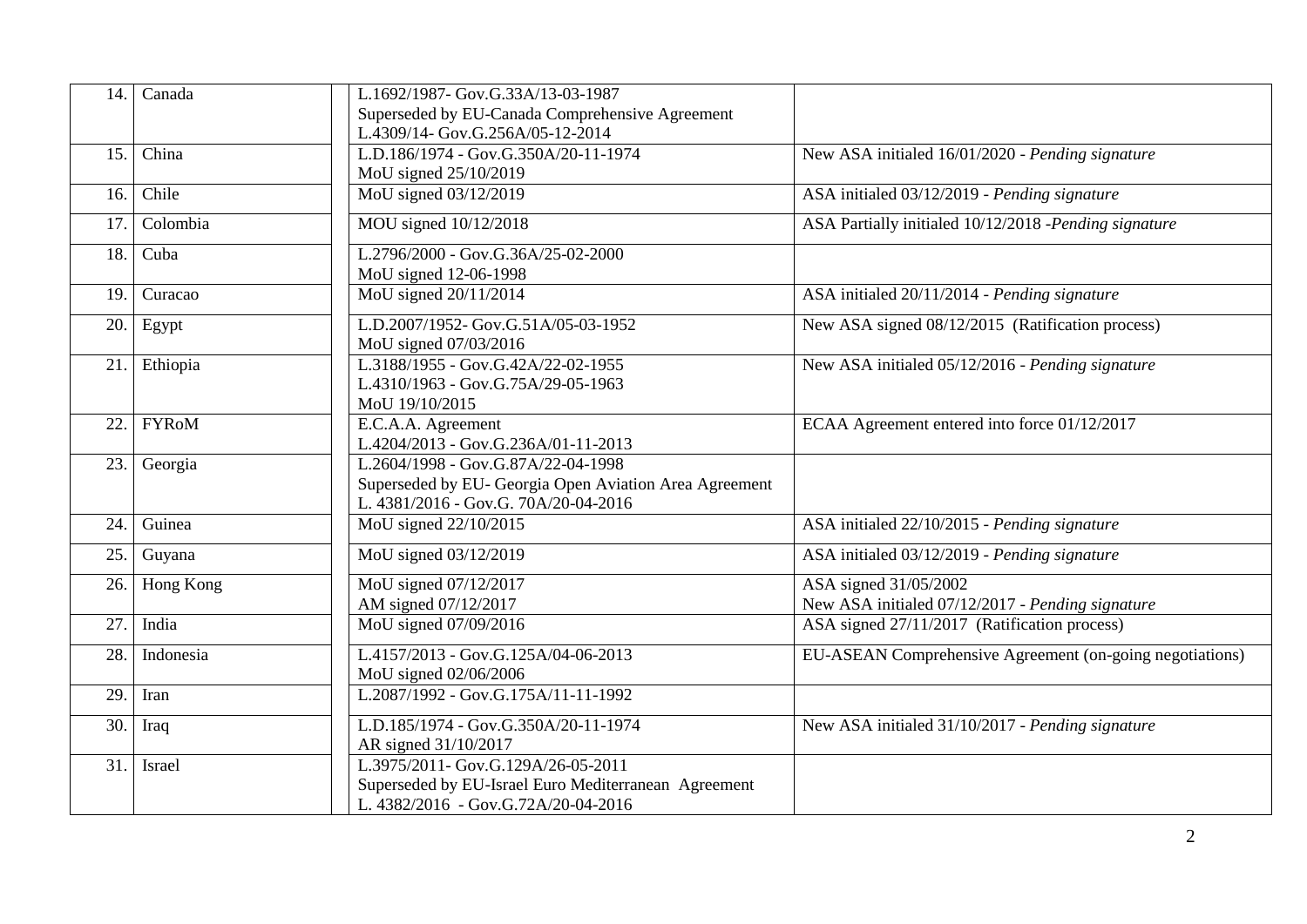| 32. | Japan       | L.140/1975 - Gov.G.179A/28-08-1975                                                                                                 |                                                                                                            |
|-----|-------------|------------------------------------------------------------------------------------------------------------------------------------|------------------------------------------------------------------------------------------------------------|
| 33. | Jordan      | L.753/1978 - Gov.G.22A/18-02-1978<br>Superseded by EU-Jordan Euro Mediterranean Agreement<br>L.4383/2016 - Gov.G.72A/20-04-2016    |                                                                                                            |
| 34. | Kazakhstan  | MoU signed 23/10/2015<br>MoU signed 06/12/2016                                                                                     | ASA partially initialed 23/10/2015                                                                         |
| 35. | Kenya       | MoU signed 05/12/2016                                                                                                              | ASA signed 14/12/2018 (Ratification process)                                                               |
| 36. | Kuwait      | L.3976/2011 - Gov.G. 130A/26-05-2011<br>MoU signed 03/07/2019                                                                      |                                                                                                            |
| 37. | Kyrgyzstan  | L.3397/2005 - Gov.G.247A/06-10-2005<br>MoU signed 10/09/2004                                                                       |                                                                                                            |
| 38. | Lebanon     | L.2009/1952 - Gov.G.53A/06-03-1952                                                                                                 |                                                                                                            |
| 39. | Libya       | L.1088/1980 - Gov.G.258A/08-11-1980<br>MoU signed 26/05/2014                                                                       | ASA initialed 26/05/2014 - Pending signature                                                               |
| 40. | Macao       | MoU signed 17/02/2006                                                                                                              | ASA initialed 17/02/2006 - Pending signature                                                               |
| 41. | Malaysia    | MoU signed 11/09/2014                                                                                                              | ASA signed 05/12/2017 (Ratification process)<br>EU - ASEAN Comprehensive Agreement (on-going negotiations) |
| 42. | Mauritius   | MoU signed 08/12/2016                                                                                                              | ASA signed 07/07/2017 (Ratification process)                                                               |
| 43. | Mexico      | MoU signed 07/12/2016                                                                                                              | ASA partially initialed 07/12/2016                                                                         |
| 44. | Montenegro  | E.C.A.A. Agreement<br>L.4204/2013 - Gov.G.236A/01-11-2013                                                                          | ECAA Agreement entered into force 01/12/2017                                                               |
| 45. | Mongolia    | MOU signed 12/12/2018                                                                                                              | ASA initialed 12/12/2018 -Pending signature                                                                |
| 46. | Moldova     | L.3306/2005 - Gov.G.18A/14/02/2005<br>Superseded by EU-Moldova Open Aviation Area Agreement<br>L.4380/2016 - Gov.G. 66A/15-04-2016 |                                                                                                            |
| 47. | Morocco     | L.2798/2000 - Gov.G.38A/25-02-2000<br>superseded by EC-Morocco Euro-Mediterranean Agreement<br>L. 3736/09-Gov.G.12A/30-01-2009     |                                                                                                            |
| 48. | New Zealand | L. 4379/2016 - Gov.G.63A/12-04-2016<br>MoU signed 18/11/2014                                                                       |                                                                                                            |
| 49. | Nigeria     | MoU signed 21/10/2015                                                                                                              | ASA partially initialed 21/10/2015                                                                         |
| 50. | Oman        | MoU signed 18/11/2014                                                                                                              | ASA initialed 18/11/2014 - Pending signature<br>EU-Oman Comprehensive Agreement (on-going negotiations)    |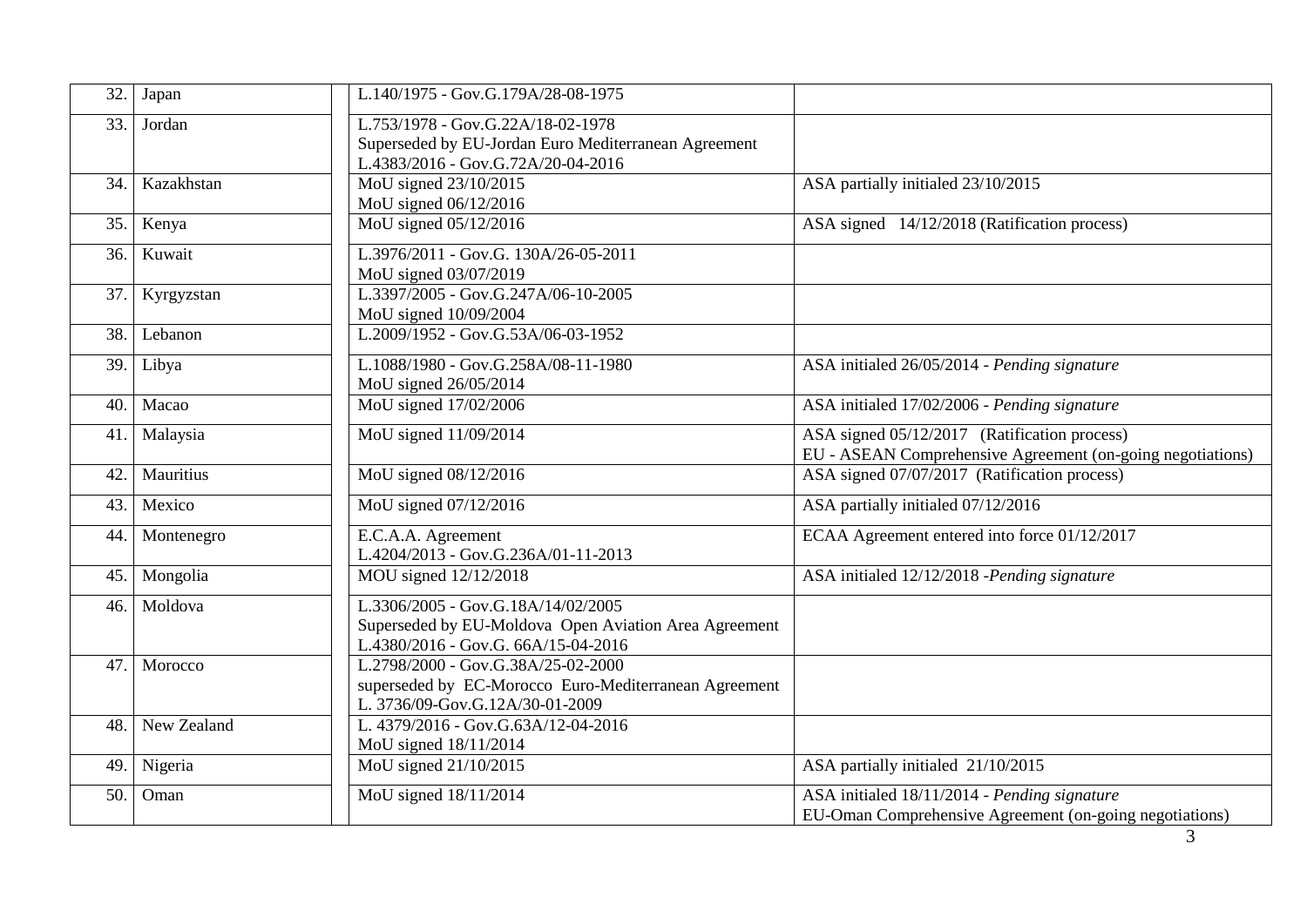| 51. | Pakistan                  | MoU signed 19/12/2010                                                                                          | ASA initialed 19/12/2010 - Pending signature                                                |
|-----|---------------------------|----------------------------------------------------------------------------------------------------------------|---------------------------------------------------------------------------------------------|
| 52. | Paraguay                  | MoU signed 04/12/2019                                                                                          | ASA initialed 04/12/2019- Pending signature                                                 |
| 53. | Philippines               | L.D.2546/1953 - Gov.G.228A/27-05-1953                                                                          | EU - ASEAN Comprehensive Agreement (on-going negotiations)                                  |
| 54. | Qatar                     | L.3531/2007 - Gov.G.37A/23-02-2007<br>ASA Amended L.4126/2013 Gov.G.49A/28-02-2013<br>MoU signed 20/09/2011    | EU - Qatar Comprehensive Agreement initialed 04/03/2019                                     |
| 55. | Rwanda                    | MoU signed 12/12/2013                                                                                          | ASA signed 13/12/2018 (Ratification process)                                                |
| 56. | <b>Russian Federation</b> | L.3077/2002 - Gov.G.309A/10-12-2002<br>MoU signed 06/02/2019                                                   |                                                                                             |
| 57. | Saudi Arabia              | L.1997/1991 - Gov.G.197A/16-12-1991<br>MoU signed 05/12/2017<br>AM signed 16/03/2018                           | New ASA signed 26/09/2019 (Ratification process)                                            |
| 58. | Serbia                    | L.3120/2003 - Gov.G.55A/04-03-2003<br>superseded by E.C.A.A. Agreement $-$<br>L.4204/2013 ΦΕΚ 236/A/01-11-2013 | ECAA Agreement entered into force 01/12/2017                                                |
| 59. | Seychelles                | MoU signed 18/11/2014                                                                                          | ASA signed 13/12/2018 (Ratification process)                                                |
| 60. | Singapore                 | L.3706/08 - Gov.G.206A/08-10-2008<br>MoU signed 16/06/2010                                                     | EU - ASEAN Comprehensive Agreement (on-going negotiations)                                  |
| 61. | South Africa              | L.2797/2000 - Gov.G.37A/25-02-2000<br>MoU signed 22/10/2015                                                    |                                                                                             |
| 62. | South Korea               | L.2375/1996 - Gov.G.34A/07-03-1996<br>MoU signed 08/03/2012                                                    | ASA Amendment initialed 08-03-2012<br>Signed 09/08/2018 & 21/09/2018 (Ratification process) |
| 63. | Sri Lanka                 | MoU signed 11/12/2013<br>AM signed 08/12/2017                                                                  | ASA initialed 08/12/2017 - Pending signature                                                |
| 64. | Sudan                     | MoU signed 19/11/2014                                                                                          | ASA initialed 19/11/2014 - Pending signature                                                |
| 65. | Syria                     | L.3789/2009 - Gov.G.142A/07-08-2009<br>MoU signed 10/05/2008                                                   |                                                                                             |
| 66. | Thailand                  | 1.D.187/1974 - Gov.G 350A/20-11-1974<br>AM signed 06/11/1997                                                   | EU-ASEAN Comprehensive Agreement (on-going negotiations)                                    |
| 67. | Togo                      | MoU signed 11/12/2013                                                                                          | ASA initialed 11/12/2013 - Pending signature                                                |
| 68. | Tunisia                   | L.2200/1994 - Gov.G.48A/28-03-1994                                                                             | EU - Tunisia Comprehensive Agreement initialed 11/12/2017                                   |